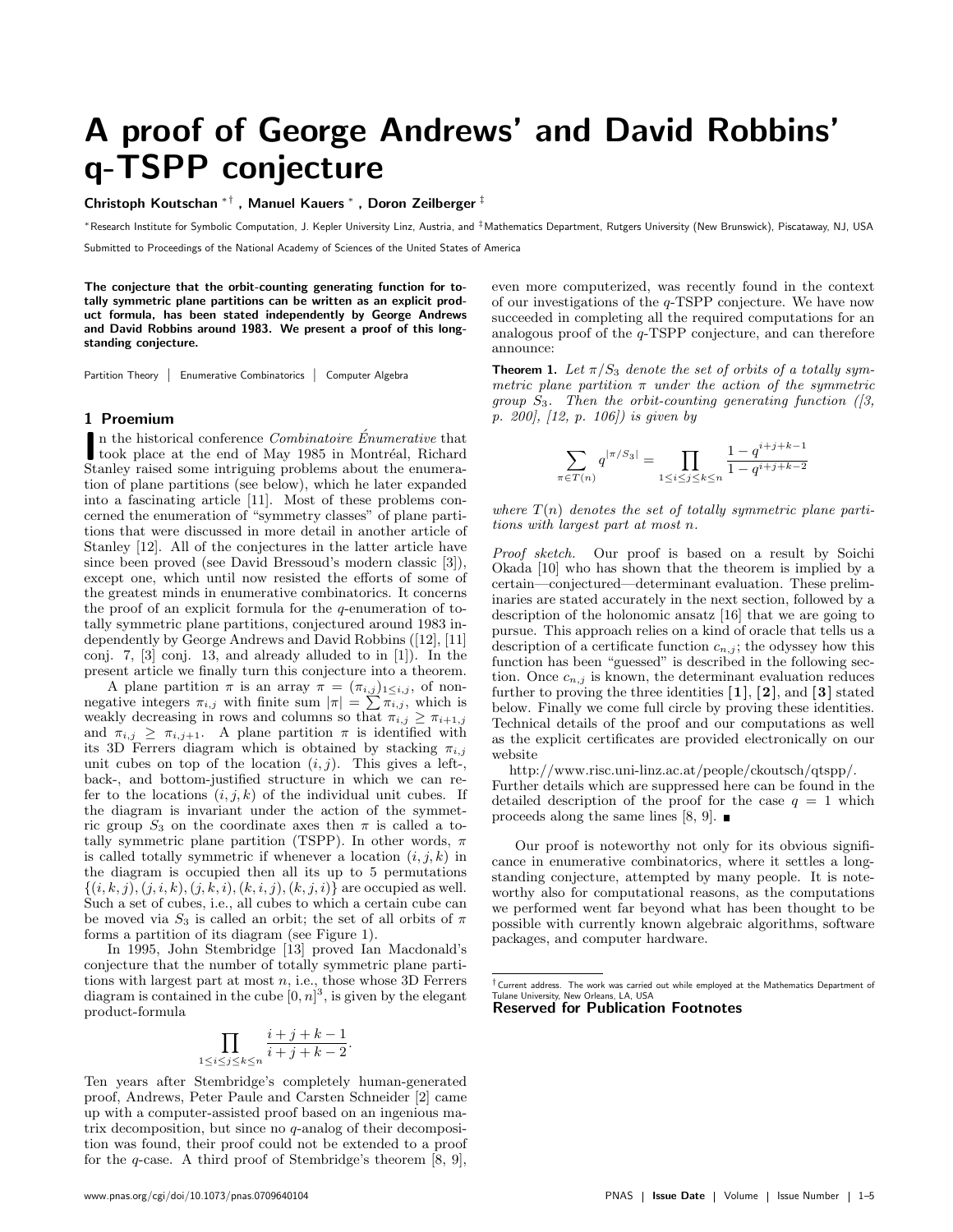### 2 The Telemachiad

In order to prove the q-TSPP conjecture, we exploit an elegant reduction by Okada [10] to the problem of evaluating a certain determinant. This determinant is also listed as Conjecture 46 in Christian Krattenthaler's essay [7] on the art of determinant evaluation.

Let, as usual,  $\delta_{i,j}$  be the Kronecker delta function and let, also as usual,

$$
\begin{bmatrix} n \\ k \end{bmatrix} = \frac{(1 - q^n)(1 - q^{n-1}) \cdots (1 - q^{n-k+1})}{(1 - q^k)(1 - q^{k-1}) \cdots (1 - q)}
$$

denote the q-binomial coefficient. Define the discrete function  $a_{i,j}$  for  $i, j \geq 1$  by

$$
q^{i+j-1}\left(\begin{bmatrix}i+j-2\\i-1\end{bmatrix}+q\begin{bmatrix}i+j-1\\i\end{bmatrix}\right)+(1+q^i)\delta_{i,j}-\delta_{i,j+1}.
$$

Okada's crucial insight is that Theorem 1 holds if

$$
\det(a_{i,j})_{1\leq i,j\leq n} = \prod_{1\leq i\leq j\leq k\leq n} \left(\frac{1-q^{i+j+k-1}}{1-q^{i+j+k-2}}\right)^2 =: b_n \quad (n \geq 1).
$$

So for proving the q-TSPP conjecture, it is sufficient to prove this conjectured determinant evaluation. For this purpose we apply a computational approach originally proposed in [16] which is applicable to identities of the form

$$
\det(a_{i,j})_{1 \le i,j \le n} = b_n \qquad (n \ge 1)
$$

where  $a_{i,j}$  and  $b_n$  (with  $b_n \neq 0$  for all  $n \geq 1$ ) are given explicitly (as it is the case here).

The approach rests on the following induction argument on *n*. For  $n = 1$ , the identity is trivial. Suppose the identity holds for  $n - 1$ ; then the linear system

$$
\begin{pmatrix} a_{1,1} & \cdots & a_{1,n-1} & a_{1,n} \\ \vdots & \ddots & \vdots & \vdots \\ a_{n-1,1} & \cdots & a_{n-1,n-1} & a_{n-1,n} \\ 0 & \cdots & 0 & 1 \end{pmatrix} \begin{pmatrix} c_{n,1} \\ \vdots \\ c_{n,n-1} \\ c_{n,n} \end{pmatrix} = \begin{pmatrix} 0 \\ \vdots \\ 0 \\ 1 \end{pmatrix}
$$

has a unique solution  $(c_{n,1}, \ldots, c_{n,n})$ . The component  $c_{n,j}$ of this solution is precisely the  $(n, j)$ -cofactor divided by the  $(n, n)$ -cofactor of the  $n \times n$ -determinant. The division is meaningful because the  $(n, n)$ -cofactor is just the  $(n - 1) \times (n - 1)$ determinant, which by induction hypothesis is equal to  $b_{n-1}$ , which by general assumption is nonzero. Since the  $n \times n$ determinant can be expressed in terms of the matrix entries  $a_{n,j}$  and the normalized cofactors  $c_{n,j}$  via

$$
b_{n-1}\sum_{j=1}^n c_{n,j}a_{n,j},
$$

the induction step is completed by showing that this sum evaluates to  $b_n$ .

The difficulty is that this last summation involves the function  $c_{n,j}$  (of the discrete variables n and j) for which we do not have an explicit expression for general  $n$  and  $j$ . In order to achieve our goal, we guess a suitable description of a function  $c_{n,j}$  and then prove that it satisfies the three identities

$$
c_{n,n} = 1 \qquad (n \ge 1), \qquad [1]
$$

$$
\sum_{j=1}^{n} c_{n,j} a_{i,j} = 0 \qquad (1 \le i < n), \qquad [2]
$$

$$
\sum_{j=1}^{n} c_{n,j} a_{n,j} = \frac{b_n}{b_{n-1}} \qquad (n \ge 1).
$$
 [3]

Once this is done, then by the argument given before the  $c_{n,j}$ must be precisely the normalized  $(n, j)$ -cofactors of the  $n \times n$ determinant and the determinant evaluation follows as a consequence. So in a sense, the function  $c_{n,j}$  plays the rôle of a certificate for the determinant identity.

### 3 The Odyssey

In our setting the certificate function  $c_{n,j}$  will be described implicitly by a system of linear recurrence equations in  $n$ and j with coefficients depending polynomially on  $q$ ,  $q^j$ and  $q^n$ . Such recurrence equations can be phrased as the elements of some noncommutative operator algebras such as  $\mathbb{Q}(q, q^n, q^j)[S_n, S_j]$  where the symbols  $S_x$  represent the shifts  $x \mapsto x + 1$ . If a function is annihilated by certain operators (viz. it satisfies certain recurrence equations), then it is also annihilated by all the elements in the (left) ideal generated by those operators. We speak of an annihilating ideal and represent such ideals by (left) Gröbner bases, so that for instance ideal membership can be decided effectively.

The annihilating ideals we use for representing functions are such that they uniquely determine the function up to some finitely many initial values which we can list explicitly. Technically, this means that the ideals have dimension zero and that some particular polynomial coefficients appearing in the recurrence system must not vanish simultaneously for infinitely many points  $(n, j)$ . These recurrence systems are similar but somewhat simpler than  $q$ -holonomic systems [15], which satisfy some additional requirements that are not needed for our proof. We have checked that all the ideals arising in our proof are indeed of the desired form, but in the interest of clarity we suppress a more detailed description of these checks here. For a complete analysis including all technical details we refer to the supplementary material on our website. Also in the interest of clarity, we will from now on identify recurrence equations with their corresponding operators. The details are to a large extent analogous to the special case  $q = 1$ , which as mentioned in the introduction has been written up in detail in [8, 9].

A priori, there is no reason why the normalized cofactors  $c_{n,j}$  should admit a recursive description of the kind we are aiming at, but there is also no reason why they should not. It turns out that they do, and this is fortunate because for functions described in this way, techniques are known by which the required identities  $\mathbf{1}, \mathbf{2}$  and  $\mathbf{3}$  can be proven algorithmically [15, 14, 5, 4]. In order to find a recursive description for  $c_{n,j}$ , we first computed explicitly the normalized cofactors  $c_{n,j} \in \mathbb{Q}(q)$  for a few hundred specific indices n and j by directly solving the linear system quoted in the previous section. Using an algorithm reminiscent of polynomial interpolation, we then constructed a set of recurrences compatible with the values of  $c_{n,j}$  at the (finitely many) indices we computed.

Polynomial interpolation applied to a finite sample  $u_1, \ldots, u_k$  of an infinite sequence  $u_n$  will always deliver some polynomial p of degree at most  $k-1$  which matches the given data. If it turns out that this polynomial matches some further sequence terms  $u_{k+1}, u_{k+2}, \ldots$ , then it is tempting to conjecture that  $u_n = p(n)$  for all n. The more specific points n are found to match, the higher is the evidence in favor of this conjecture.

Very much analogously, it is possible to extract recurrence equations from some finite number of values  $c_{n,j}$ . The equations become trustworthy if they also hold for points  $(n, j)$ which were not used for their construction. In this way, we have discovered a system of potential recurrence equations for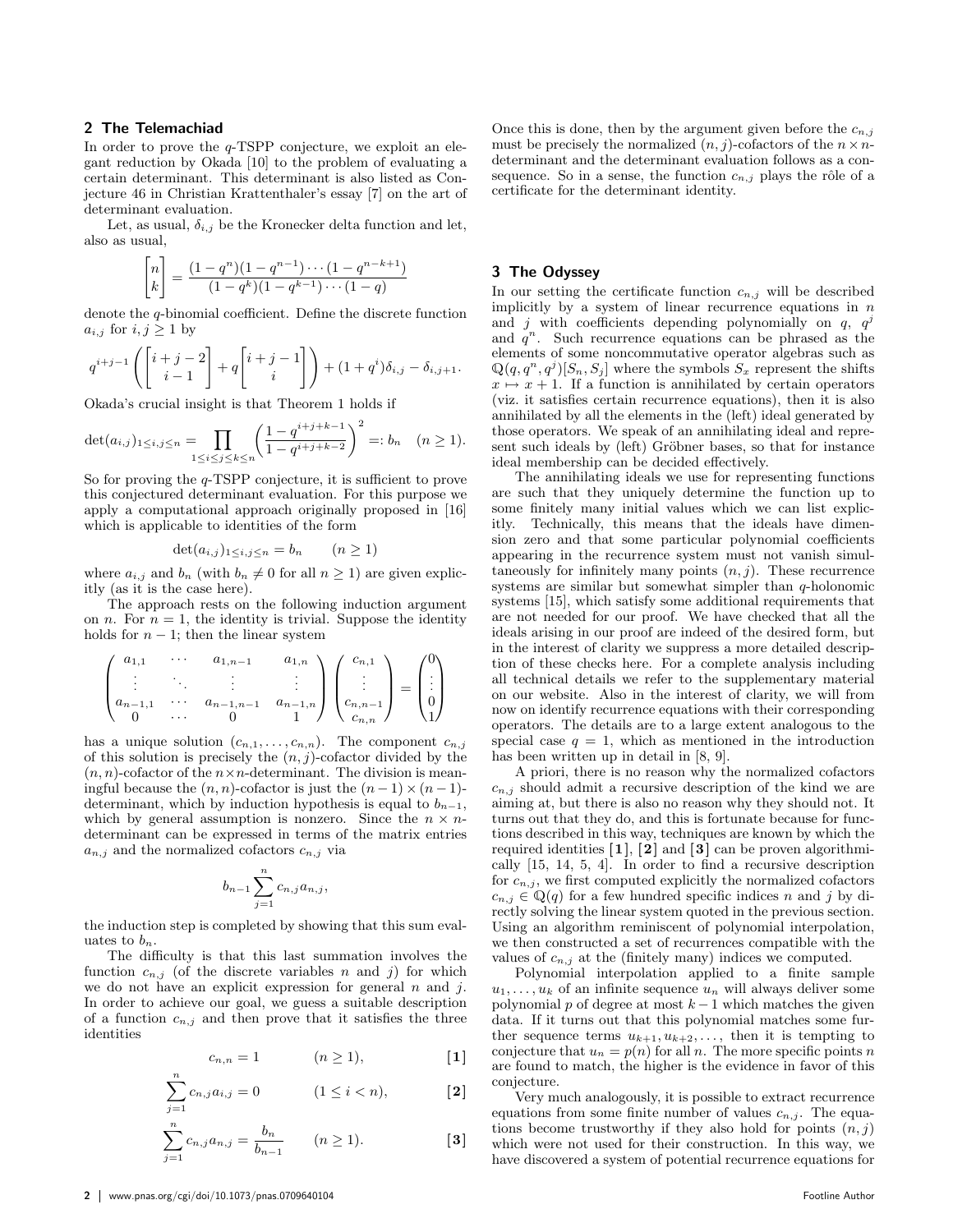the  $c_{n,j}$ , which, despite being respectable in size (about 30) Megabytes), appears to be a rather plausible candidate for a recursive description of the normalized cofactors  $c_{n,j}$ . The system is available for download on our website. It consists of three equations involving shifts of order up to four (with respect to both  $n$  and  $j$ ), with polynomial coefficients of degrees up to 52 (with respect to  $q^n$ ) and 24 (with respect to  $q^j$ ). Some further statistics on the set of operators can be found in a preliminary version of this article [6].

#### 4 The Nostos

Now we switch our point of view. We discard the definition that  $c_{n,j}$  be the normalized  $(n, j)$ -cofactor and redefine the discrete function  $c_{n,j}$  as the unique solution of the guessed recurrence system whose (finitely many) initial values agree with the normalized  $(n, j)$ -cofactor. If we succeed in proving that  $c_{n,j}$  defined in this way satisfies the identities [1], [2] and [3 ], then we are done. For this purpose we provide operators which belong to the annihilating ideal of  $c_{n,j}$  or related ideals and have certain features which imply the desired identities. So in a sense, these operators play the rôle of certificates for the identities under consideration.

Because of their astronomical size (up to 7 Gigabytes; equivalent to more than one million printed pages; corresponding to about 2.5 tons of paper), these certificates are not included explicitly in this article but provided only electronically on our website. Also because of their size, it was not possible to construct them by simply applying the standard algorithms from [15, 14, 4, 5]. A detailed explanation of how exactly we found the certificates is beyond the scope of this article and will be given in a separate publication. But this lack of explanation does not at all affect the soundness of our proof, because the correctness of the certificates can be checked independently by simply performing ideal membership tests. Our certificates are so big that even this "simple" calculation is not quite trivial, but a reader with a sufficient amount of patience and programming expertise will be able to do it.

We proceed by explaining the properties of the certificates provided on our website and why they imply  $[1]$ ,  $[2]$  and  $[3]$ .

**A certificate for** [1]. To certify that  $c_{n,n} = 1$  for all  $n \geq 1$ , we provide a recurrence in the annihilating ideal of  $c_{n,j}$  which is of the special form

$$
p_7(q, q^j, q^n) c_{n+7,j+7} + p_6(q, q^j, q^n) c_{n+6,j+6} + \cdots
$$
  
 
$$
\cdots + p_1(q, q^j, q^n) c_{n+1,j+1} + p_0(q, q^j, q^n) = 0.
$$

By virtue of the substitution  $j \mapsto n$ , it translates into a recurrence for the diagonal sequence  $c_{n,n}$ . It is a relatively cheap computation to check that this recurrence contains the operator  $S_n - 1$  annihilating the constant sequence 1 as a (right) factor. This implies that  $c_{n,n}$  and the constant sequence 1 both satisfy the same 7th order recurrence. Therefore, after checking  $c_{1,1} = c_{2,2} = \cdots = c_{7,7} = 1$  and observing that  $p_7(q, q^n, q^n) \neq 0$  for all  $n \in \mathbb{N}$ , it can be concluded that  $c_{n,n} = 1$  for all n.

Similarly, we showed that  $c_{n,0} = 0$  for all  $n \ge 1$  and that  $c_{n,j} = 0$  for all  $j > n$ . This knowledge greatly simplifies the following proofs of the summation identities.

**Certificates for**  $\begin{bmatrix} 2 \end{bmatrix}$ . In order to prove the first summation identity, we translate [2] into the equivalent formulation

$$
\sum_{j=1}^{n} \frac{q^{i+j-1}(q^{i+j}+q^i-q-1)}{q^i-1} \begin{bmatrix} i+j-2 \ i-1 \end{bmatrix} c_{n,j}
$$
  
=  $c_{n,i-1} - (q^i+1)c_{n,i}$   $(1 \le i < n),$  [2']

taking into account that  $c_{n,0} = 0$ . We provide certificates for  $[2^7]$ .

To this end, let  $c'_{n,i,j}$  be the summand of the sum on the<br>band side. A requirement description for  $c'$  and he some left-hand side. A recursive description for  $c'_{n,i,j}$  can be computed directly from the defining equations of  $c_{n,j}$  and the fact that the rest of the summand is a q-hypergeometric factor. In the corresponding operator ideal  $I'$  we were able to find two different recurrence equations for  $c'_{n,i,j}$  which are of the special form

$$
p_{0,3}c'_{n,i+3,j} + p_{1,2}c'_{n+1,i+2,j} + p_{0,2}c'_{n,i+2,j}
$$
  
+  $p_{2,0}c'_{n+2,i,j} + p_{0,1}c'_{n,i+1,j} + p_{0,0}c'_{n,i,j}$   
=  $u_{n,i,j+1} - u_{n,i,j}$ 

and

$$
r_{4,0}c'_{n+4,i,j} + r_{2,1}c'_{n+2,i+1,j} + r_{0,2}c'_{n,i+2,j}
$$
  
+ 
$$
r_{2,0}c'_{n+2,i,j} + r_{0,1}c'_{n,i+1,j} + r_{0,0}c'_{n,i,j}
$$
  
= 
$$
v_{n,i,j+1} - v_{n,i,j}
$$

respectively, where the  $p_{\mu,\nu}$  and  $r_{\mu,\nu}$  are certain rational functions in  $\mathbb{Q}(q, q^i, q^n)$  and  $u_{n,i,j}$  and  $v_{n,i,j}$  are  $\mathbb{Q}(q, q^i, q^j, q^n)$ linear combinations of certain shifts of  $c'_{n,i,j}$  which are determined by the Gröbner basis of  $I'$  as described in [4]. Next observe that  $c'_{n,i,j} = 0$  for  $j \leq 0$  (because of the q-binomial coefficient) and also for  $j > n$  (because  $c_{n,j} = 0$  for  $j > n$ ). When summing the two recurrence equations for j from  $-\infty$ to +∞, the right-hand side telescopes to 0 and the left-hand side turns into a recurrence for the sum in  $[2']$ . This method is known as creative telescoping. Finally we obtain two annihilating operators  $P_1$  and  $P_2$  for the left-hand side of [2'].

For the right-hand side of  $[2']$ , we can again construct an ideal of recurrences from the defining equations of  $c_{n,j}$ . It turns out that this ideal contains  $P_1$  and  $P_2$ , so that both sides of [2'] are annihilated by these two operators. Additionally,  $P_1$  and  $P_2$  have been constructed such that they require only finitely many initial values to produce a uniquely determined bivariate sequence (and this finite number of needed values is known explicitly). The proof was completed by checking that the two sides of [2'] agree at these finitely many points  $(n, j)$ .

**The certificate for**  $\lceil 3 \rceil$ . To certify the final identity, we rewrite [3] equivalently into

$$
(1+q^{n}) - c_{n,n-1}
$$
  
+ 
$$
\sum_{j=1}^{n} \frac{q^{n+j-1}(q^{n+j} + q^{n} - q - 1)}{q^{n} - 1} \begin{bmatrix} n+j-2 \ n-1 \end{bmatrix} c_{n,j}
$$
  
= 
$$
\frac{(q^{2n}; q)^{2}_{n}}{(q^{n}; q^{2})^{2}_{n}}
$$
  $(n \ge 1)$  [3']

where  $(a;q)_n := (1-a)(1-qa)\cdots(1-q^{n-1}a)$  denotes the q-Pochhammer symbol. As before, we use creative telescoping to provide a certified operator  $P$  which annihilates the sum on the left-hand side. In the present case, a single operator is sufficient because the sum depends only on a single variable  $n$ (there is no  $i$  there). Using the operator  $P$  and the defining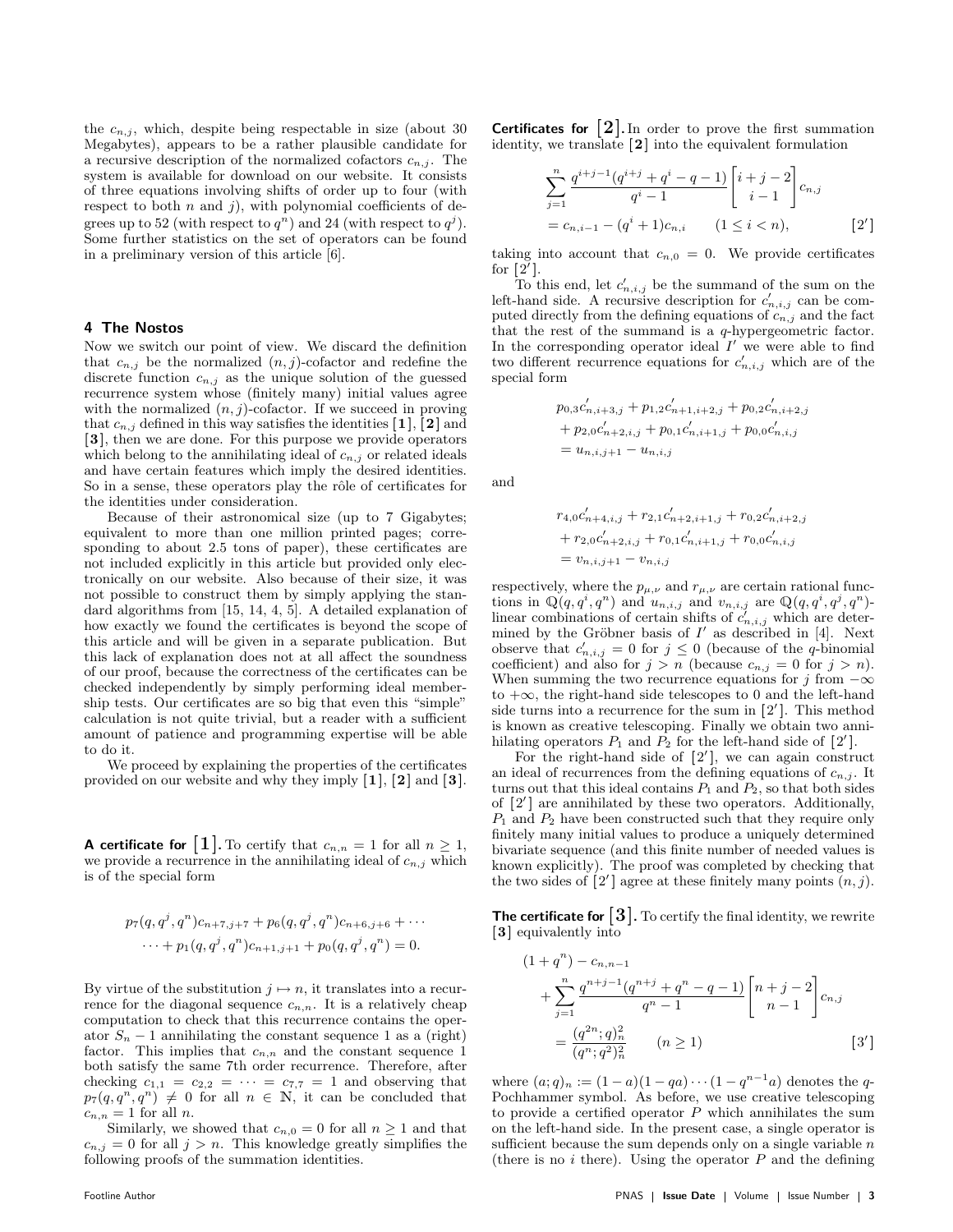equations for  $c_{n,j}$ , we then construct a recurrence for the entire left-hand side, which turns out to have order twelve. This recurrence is a left multiple of the second order operator

$$
(q^{n}+1)^{2}(q^{n+1}+1)^{2}(q^{2n+1}-1)^{2}(q^{2n+3}-1)^{2}S_{n}^{2}
$$

$$
-(q^{n+1}+q^{2n+2}+1)^{2}(q^{3n+1}-1)^{2}(q^{3n+5}-1)^{2}
$$

which can be seen to annihilate the right-hand side, and its leading coefficient does not vanish for any index  $n$ . Therefore the proof of Theorem 1 is completed by checking  $[3']$  for  $n = 1, 2, \ldots, 12$ . Quod erat demonstrandum.

## 5 Epilogue

Paul Erdős famously believed that every short and elegant mathematical statement has a short and elegant "proof from

- 1. George E. Andrews, Totally symmetric plane partitions, Abstracts Amer. Math. Soc. 1 (1980), 415.
- 2. George E. Andrews, Peter Paule, and Carsten Schneider, Plane Partitions VI. Stembridge's TSPP theorem, Adv. Appl. Math. 34 (2005), 709–739.
- 3. David M. Bressoud, Proofs and Confirmations, Math. Assoc. America and Cambridge University Press (1999).
- 4. Frédéric Chyzak, An extension of Zeilberger's fast algorithm to general holonomic functions, Discrete Mathematics 217 (2000), 115–134.
- 5. Frédéric Chyzak and Bruno Salvy, Non-commutative elimination in Ore algebras proves multivariate identities, J. of Symbolic Computation 26 (1998), 187–227.
- 6. Manuel Kauers, Christoph Koutschan, Doron Zeilberger, A Proof of<br>George Andrews' and Dave Robbins' q-TSPP Conjecture (modulo a finite amount of routine calculations), ArXiv:0808.0571. Also available at http://www.math.rutgers.edu/˜zeilberg/pj.html
- 7. Christian Krattenthaler, Advanced Determinant Calculus, Sém. Lothar, Comb. 42 (1999), B42q. The Andrews Festschrift, D. Foata and G.-N. Han (eds.)
- 8. Christoph Koutschan, Advanced Applications of the Holonomic Systems Approach, Ph.D. Thesis, RISC, Johannes Kepler University Linz, Austria, 2009.

The Book", and if humans tried hard enough, they would eventually find it. Kurt Gödel, on the other hand, metaproved that there exist many short and elegant statements whose shortest possible proof is very long. It is very possible that the q-TSPP theorem does have a yet-to-be-found proof from The Book, but it is just as possible that it does not, and while we are sure that the present proof is not the shortestpossible (there were lots of random choices in designing the proof), it may well be the case that the shortest-possible proof is still very long, and would still require heavy-duty computer calculations.

ACKNOWLEDGMENTS. C.K. was supported by grants NFS-DMS 0070567 and FWF P20162-N18. M.K. was supported by FWF Y464-N18. D.Z. was supported in part by the USA National Science Foundation.

- 9. Christoph Koutschan, Eliminating Human Insight: An Algorithmic Proof of Stembridge's TSPP Theorem. In Gems in Experimental Mathematics, Contemporary Mathematics 517, pp. 219-230. 2010.
- 10. Soichi Okada, On the generating functions for certain classes of plane partitions, J. Comb. Theory, Series A 53 (1989), 1–23.
- 11. Richard Stanley, A baker's dozen of conjectures concerning plane partitions. In Combinatoire énumérative, ed. G. Labelle and P. Leroux. Lecture Notes in Mathematics 1234, 285–293. Springer Verlag, New York.
- 12. Richard Stanley, Symmetries of plane partitions, J. Comb. Theory, Series A 43 (1986), 103–113.
- 13. John Stembridge, The enumeration of totally symmetric plane partitions, Advances in Mathematics 111, 227–243 (1995).
- 14. Nobuki Takayama, Gröbner basis, integration and transcendental functions. In Proceedings of ISSAC'90 (1990), 152–156.
- 15. Doron Zeilberger, A Holonomic systems approach to special functions identities, J. of Computational and Applied Math. 32, 321–368 (1990).
- 16. Doron Zeilberger, The HOLONOMIC ANSATZ II. Automatic DISCOVERY(!) and PROOF(!!) of Holonomic Determinant Evaluations, Annals of Combinatorics 11 (2007), 241–247.